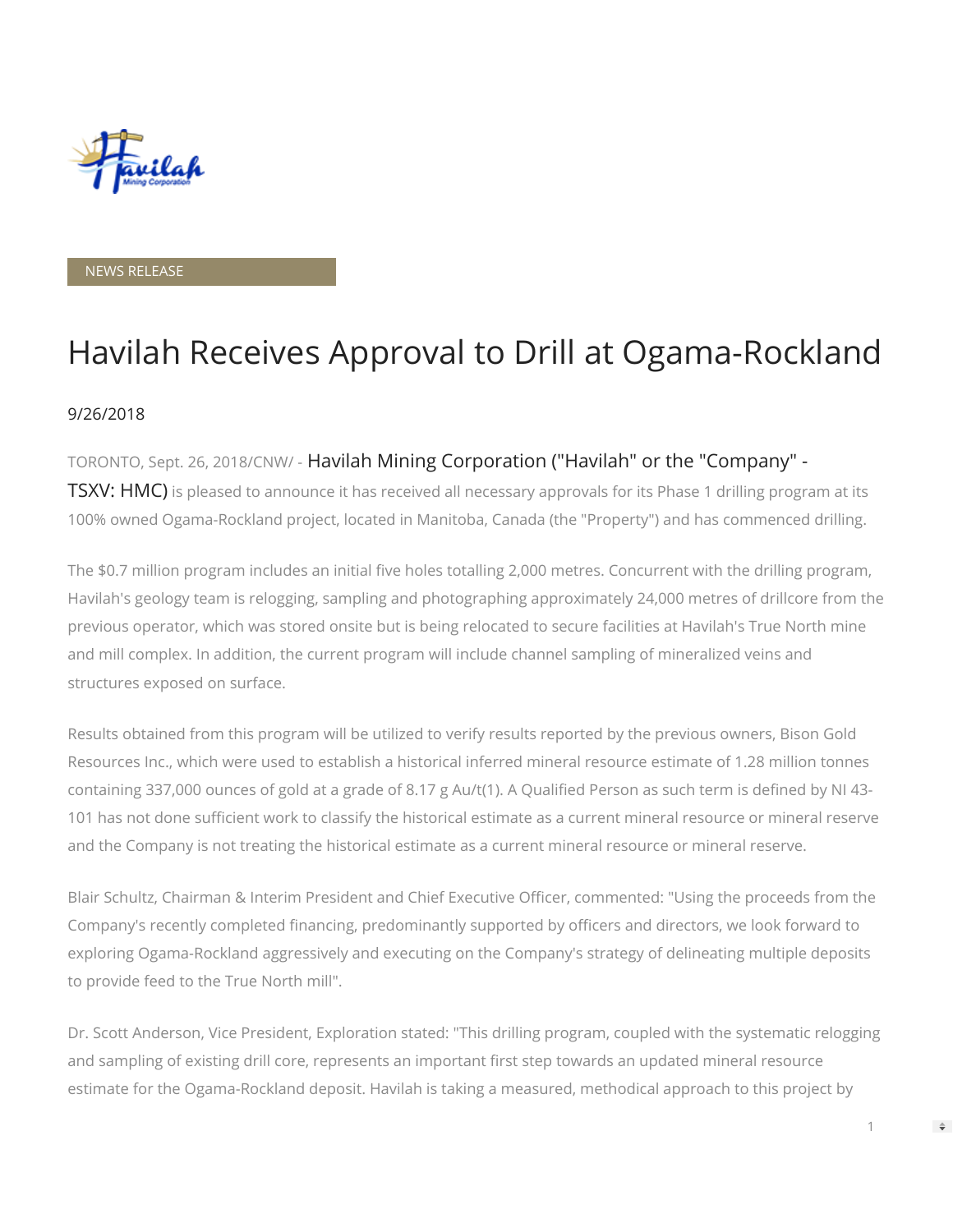verifying historical results and evaluating the considerable volume of available data in order to guide and focus future exploration efforts within the project area".

#### Fourth Quarter 2018 Drill Program

The drill program is designed to test each of the modelled vein systems at Ogama-Rockland (Figure 1), in locations previously reported to contain significant mineralized intercepts. Auriferous veins at Ogama-Rockland are controlled by subparallel arrays of brittle-ductile shear zones within a tonalite-granodiorite pluton. The drill program will include the acquisition of oriented drill core for the purpose of evaluating the geometry of the vein systems in much greater detail than has been done previously, thus refining the predictive exploration model for the Property.

For a project overview map showing the planned drill holes for the 2018 program (OR-18-001 to 005), as well as the surface projections of the shear/vein systems and the underground levels of the historic Ogama-Rockland mine, please click on the following link: <https://www.havilahmining.com/bison-plan-map/>

# (1) Information Regarding Historical Estimates

All historical scientific and technical information relating to the Property in this news release are based on and derived from the National Instrument 43-101 – Standards of Disclosure for Mineral Projects ("NI 43-101") technical report for the Property titled "A Technical Review of the Ogama-Rockland Deposit on the Rice Lake Property, Manitoba, Canada for Bison Gold Resources Inc.", dated November 15, 2013, prepared by Andrew M. Chater, Ph.D., P.Geo, Senior Associate Geologist, Jamie Lavigne, M.Sc., P.Geo., Senior Associate Geologist and Clifford J. Duke, P.Eng., Senior Associate Geological Engineer of Watts Griffis and McOuat Limited (the "Technical Report"). The Technical Report is available under Bison Gold Resources Inc.'s issuer profile on SEDAR at [www.sedar.com](http://www.sedar.com/). The Company considers Bison Gold Resources Inc.'s resource estimate, as referenced above in this news release, to be a historical estimate. Although the Company believes this source to be generally reliable, such information is subject to interpretation and cannot be verified with complete certainty due to limits on the availability and reliability of raw data, the voluntary nature of the data gathering process and other inherent limitations and uncertainties. There are numerous uncertainties inherent in historical estimates, which are subject to all of the assumptions, parameters and methods used to prepare such historical estimates and reference is made to the full text of the Technical Report with respect thereto. There are no other recent estimates or data available to the Company as of the date of this news release and a detailed exploration program is required to be conducted by the Company in order to treat the historical estimate as a current mineral resource.

## Qualified Person Statement

 $\Rightarrow$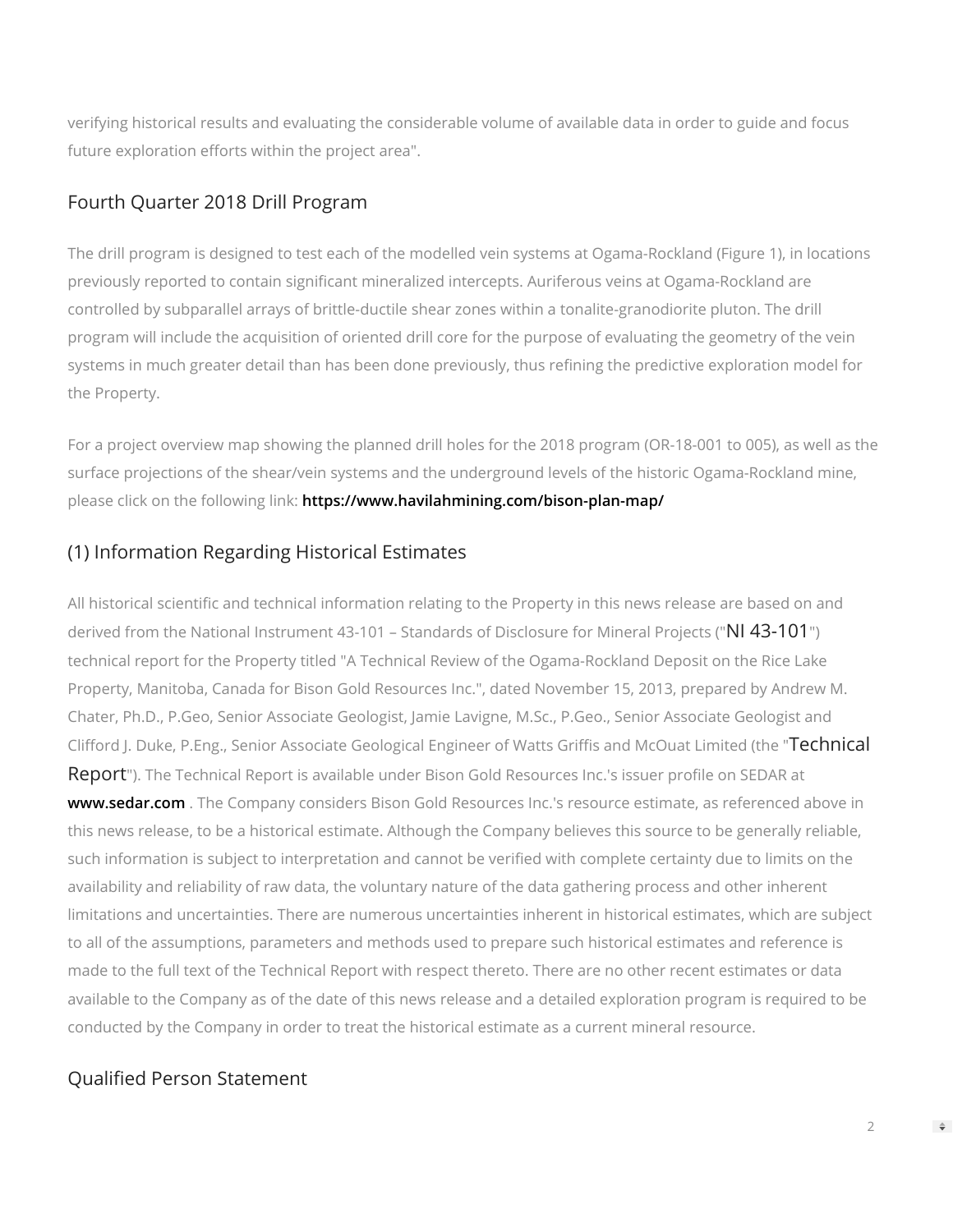Dr. Scott Anderson, Ph.D., P.Geo., is the Qualified Person as defined by NI 43-101 who has reviewed and approved the contents of this news release. Dr. Scott Anderson is also a Competent Person (as defined in the JORC Code, 2012 edition) who is a practicing member of Engineers Geoscientists Manitoba (being a 'Recognised Professional Organisation' for the purposes of the ASX Listing Rules). Dr. Scott Anderson is employed on a full-time basis as Vice President, Exploration of the Company.

# About Ogama-Rockland

Ogama-Rockland is part of Havilah's extensive land position within the highly prospective Rice Lake greenstone belt – part of the Uchi volcano-plutonic subprovince of the Archean Superior province, which extends eastward for several hundred kilometers and includes the prolific Red Lake gold district in adjacent Ontario. The Property is located approximately 25 km southeast of the mining town of Bissett and the Company's True North mine and mill complex. The historic Ogama-Rockland deposit was mined from 1948 to 1951 and produced a total of 45,440 ounces of gold from 126,192 tonnes of ore at a recovered grade of 10.26 g Au/t.

### About Havilah Mining Corporation

Havilah is a junior gold producer that owns the True North mine and mill complex and is currently reprocessing historic tailings. In addition to operating True North in Bissett, Manitoba, Havilah owns approximately 43,000 hectares of highly prospective land within and adjacent to the Rice Lake belt. Havilah believes their land package is a prime exploration opportunity to develop a mining district with a central milling facility. The Company also owns the Tully project near Timmins, Ontario. The Company intends to focus on both organic growth opportunities and accretive acquisition opportunities in North America.

Havilah's True North complex and exploration land package are located within the traditional territory of the Hollow Water First Nation, signatory to Treaty No. 5 (1875). Havilah looks forward to maintaining open, co-operative and respectful communication with the Hollow Water First Nation in order to build mutually beneficial working relationships.

#### ON BEHALF OF THE BOARD OF DIRECTORS

Blair Schultz Chairman and Interim President and Chief Executive Officer

#### Cautionary Statement Regarding Forward Looking Information:

This press release may contain forward-looking statements. Often, but not always, forward-looking statements can

 $\Rightarrow$ 

3